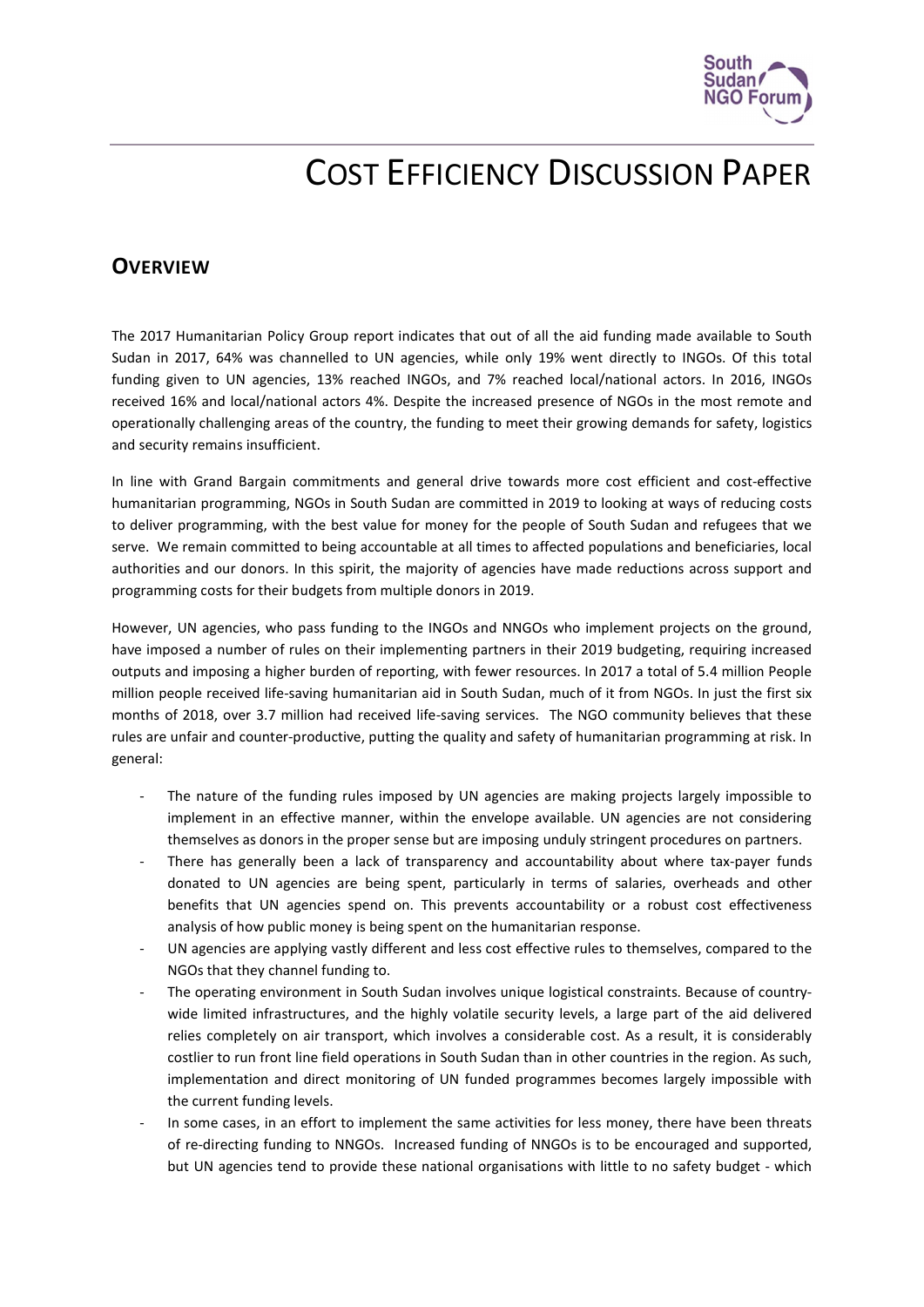

they're more likely to accept that INGOs, due to a lack of international safety protocols. This funding strategy exposes national NGOs to huge risks: the majority of incidents in the country affect NNGOs.

NGOs recognise the principle of co-funding and partners contributions. However, the way that the rules are being applied in South Sudan risks creating a monopoly of a few large NGOs with significant private income who can cross-subsidize necessary costs that UN donors will not fund. This risks a loss of significant technical and historical expertise across South Sudan. Additionally, in many of the sectors in which the UN funds NGOs to work, the major bilateral donors have decided to channel all their funds through the UN. This is an important point because many of the costs the UN will not fund are exclusively for programming in their sector, and this increases the difficulty NGOs face in cofunding appropriately.

INGOs recognise that there is a huge need to be more cost effective in the way that humanitarian programming is implemented.

Cutting budgets in this manner will reduce the impact of programming on beneficiaries lives, rather than increasing value for money. Several key concerns are noted in the ways that partnership and funding rules are being imposed by the main UN donors to NGOs:

## **Transparency**

- INGOs strongly support transparency in the way the humanitarian funding is spent in South Sudan and across the world. In this spirit, they would welcome:
	- o Openness in the budget cuts that UN agencies are imposing on themselves
	- o Transparency in average salaries, benefits, support costs and other operational costs that agencies are using to enable an understanding of how cost-effective various donor modalities are for programming.

## Cost Efficiency & reporting requirements

- NGOs recognise the importance of being robust in planning, implementing and operating programmes. However, most NGOs find that the level of reporting, involvement in project planning and granularity of focus of UN agencies in their implementing partners is counter-productive.
- Senior management and back office teams spend a vastly disproportionate amount of time on UN grants, reporting and administration compared to, and often cross-subsidised by, bilateral donors.
- In line with the Grand Bargain commitments, reduced reporting requirements from UN agencies and a standardised reporting approach for NGOs to all donors would enable enhanced value for money.
- The Boston Consulting Group estimates that 783,000 hours per year are wasted across the sector by INGOs because of a lack of standardised reporting approaches.

## Ability to comply with the laws of South Sudan

- Some rules being imposed by donors would prevent NGOs from complying with the law of South Sudan. For example, a restriction on paying for work permits or visas would cripple agencies ability to deliver humanitarian assistance.
- It is noted that while bilateral country donors conducted a significant amount of advocacy at the highest levels on the costs of work permits in South Sudan, and are willing to fund these costs, there was significantly less advocacy from UN agencies on this issue, who are unwilling to fund them.
- Changes in the labour law also present serious challenges to NGOs in their ability to implement programmes legally and effectively with UN funding. For example, the adding of gratuity as an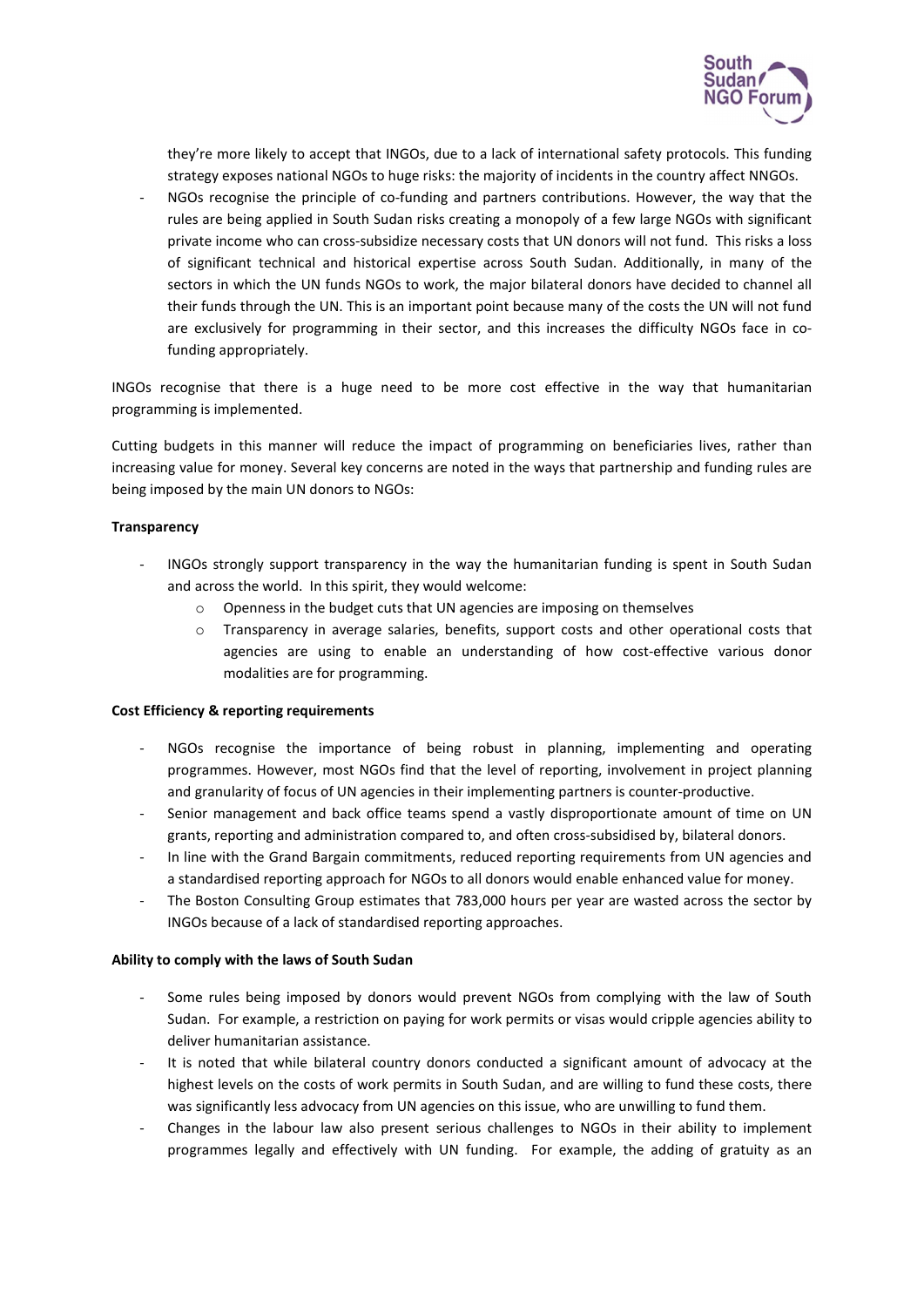

additional months' salary for all national staff would have to be absorbed by INGOs under the current rules preventing national staff salary increases.

## Safety

- Some of the rules being imposed present serious challenges to operate in the South Sudan environment safely and puts humanitarian workers at risk. Imposing reduction on safety budgets can lead to NGOs not being able to respect their own safety procedures: dedicated safety staff, adequate vehicles, minimum communication equipment etc.
- Differential approaches on R&R also put the mental and physical health of humanitarian workers at risk. It is noted that while UN agencies operate 6 weeks R&R schedules across the country (more frequent than INGOs R&R policies), rules are being imposed by UN agencies that R&R should be restricted to what INGOs are able to cover, and some UN agencies are refusing to cover R&R costs at all. This is particularly concerning when INGO and NNGO staff are on the frontlines, exposed to highly stressful environment and potential incidents, while the majority of UN agency staff live in Juba.
- In some cases, costs for compound security improvements are being restricted even in environments where the security situation is deteriorating and highly volatile.
- These rules are set against a backdrop where bilateral donors are increasingly becoming more focussed on the duty of care that they owe to agencies that they fund, and in some cases are requesting agencies to consider increasing their spending on safety related costs.
- Across the board for INGOs, 8% of staff are expatriates. Funding the maintenance of expertise that is expected from INGOs is not a large percentage for most INGO budgets given that expats make up a small minority of staffing.

#### **Quality**

- NGOs are concerned that there is an attempt to cut costs beyond what enables them to operate effective programmes. At times this has included:
	- o Requesting programming lines to be cut in a way that directly reduces the quality of the activities.
	- o Refusal to fund the full amount for a basic team to implement a project.
	- o Refusal to fund M&E costs, while at the same time requiring detailed monitoring and evaluation documentation.
	- o Refusal to fund basic operating costs.
- Despite this, UN agencies are reporting the achievements, delivered almost exclusively on the ground by NGOs that they fund, as their own, and while the UN funds only a portion of NGO activities they report on the totality of NGO achievements and beneficiaries. This information is used by the UN to attract more funding from bilateral donors.
- Virtually all agencies, including UN agencies, have some form of performance and experience-based pay increases. Meanwhile, the UN restricts the freedom of NGOs to implement such approaches by refusing to pay for any salary increases, which then threatens NGOs ability to attract and retain high quality programme staff and deliver effective programming.
- One UN agency has indicated that their maximum salary contribution is based on a mid-level P4 salary in the UN system, reflecting an opinion that the senior and most effective NGO staff have the skill set at this level. This rule also vastly mis-represents the remuneration that P4 UN staff receive in benefits, which UN agencies will not fund for NGOs. A recent UN budget seen by the Forum had a budget of \$21,652 per month for P4 staff, way above the total cost of employment of senior INGO ex pat staff.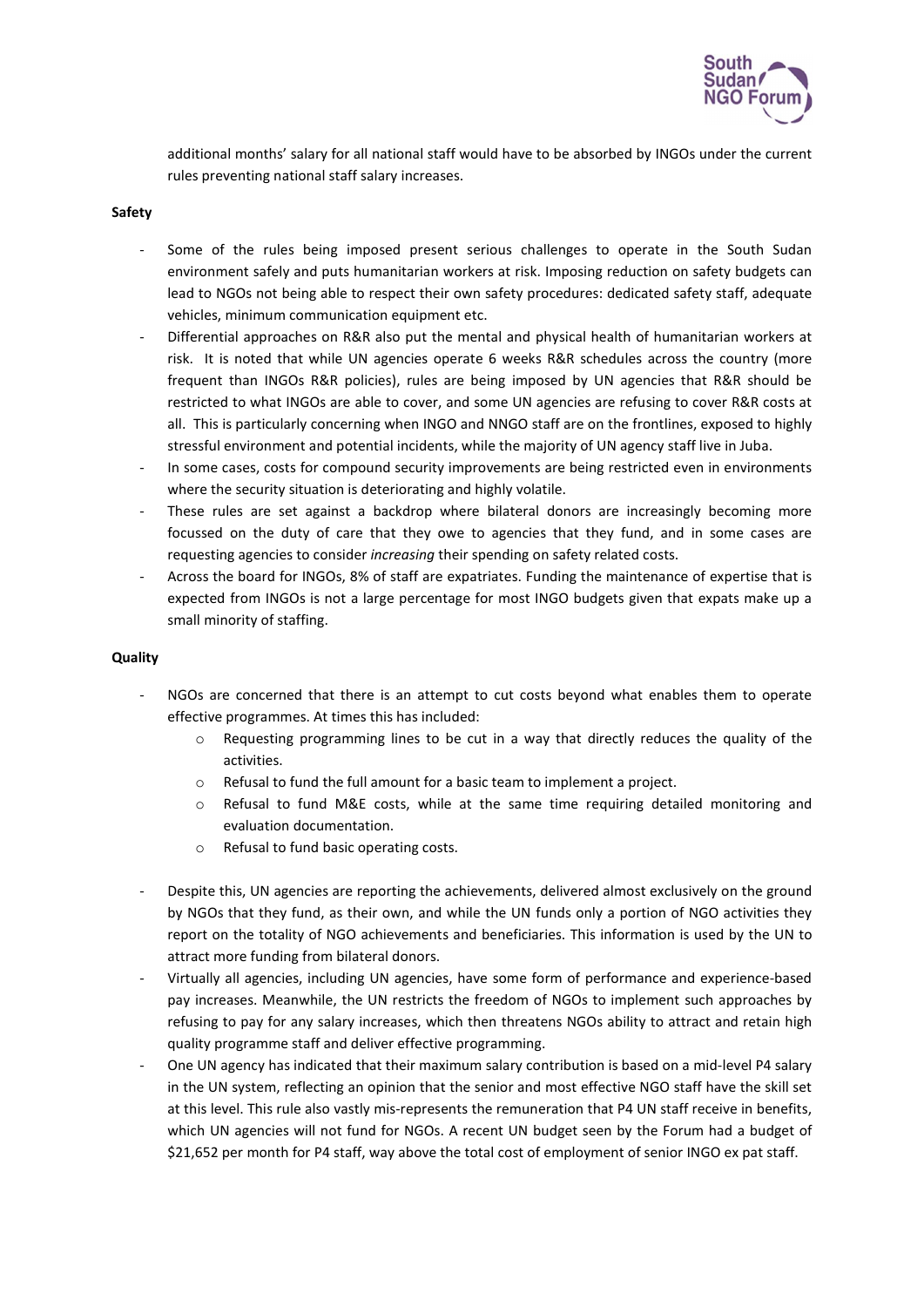

- Some UN agencies also employ a large number of monitoring staff, who regularly visit NGO programmes. While NGOs always welcome monitoring, these visits can sometimes take place on a very regular basis on projects with very limited funding and implementation periods. Therefore, while the monitoring might be well intended, the frequency and intensity can at times be overwhelming for NGOs staff and for the programmes.
- Support costs cover the salaries of qualified and experienced support staff (e.g., logistics, HR, finance staff etc.), vehicle running costs, compound maintenance costs etc. As things stand now, the range of in -country support costs provided by UN Agencies varies from 11% to 17%. While in theory there is no formal restriction on in-country support costs for implementing partners, in practice this is what is provided. Currently many NGOs have to seek alternative sources of funding to compensate for these gaps, sometimes with limited success given the fact that additional funding sources for South Sudan are scarce. Delivering high quality humanitarian assistance requires the funding of essential indirect costs. As things stand now in South Sudan, this is often not the case and the quality of the assistance is threatened or compromised.

## Recommendations

To ensure that humanitarian assistance is provided from tax-payers across the world to the people of South Sudan in the most cost-effective manner, NGOs would like to present several key recommendations to funding UN agencies to guide project development for 2019:

- As an ideal principle, UN agencies should provide an envelope to implementing partners for activities and allow the NGO to develop their budget within this, without imposition of specific rules on particular breakdowns of costs at a micro level, which can often lead to detailed discussions and lengthy delays in signing contracts and therefore in delivery of services. This will enable NGOs to focus on planning effectively in a way that will deliver quality programming safely and effectively.
- Ensure essential costs such as safety and security, safeguarding, audit, risk management are included in the envelope, including the staff costs associated with these important functions.
- According to the Aid Worker Security Report 2018, South Sudan is the most dangerous country for aid workers in the world, with the highest impact on national South Sudanese aid workers. The costs of keeping frontline aid workers safe must be factored into all budgets, especially if humanitarians are to ensure increased localisation of the response.

INGOs and NNGOs in South Sudan are requesting UN agencies to urgently reconsider the new policies imposed to their implementing partners in terms of support cost. We would like to engage in a productive discussion between the UN and NGOs on this topic. We all have a common goal, to ensure safe and dignified humanitarian assistance to the people of South Sudan, while ensuring the safety and dignity of NNGO and INGO staff. We know that together we can come to a mutually agreeable conclusion.

We look forward to a productive discussion on the issues raised.

The NGO Forum in South Sudan.